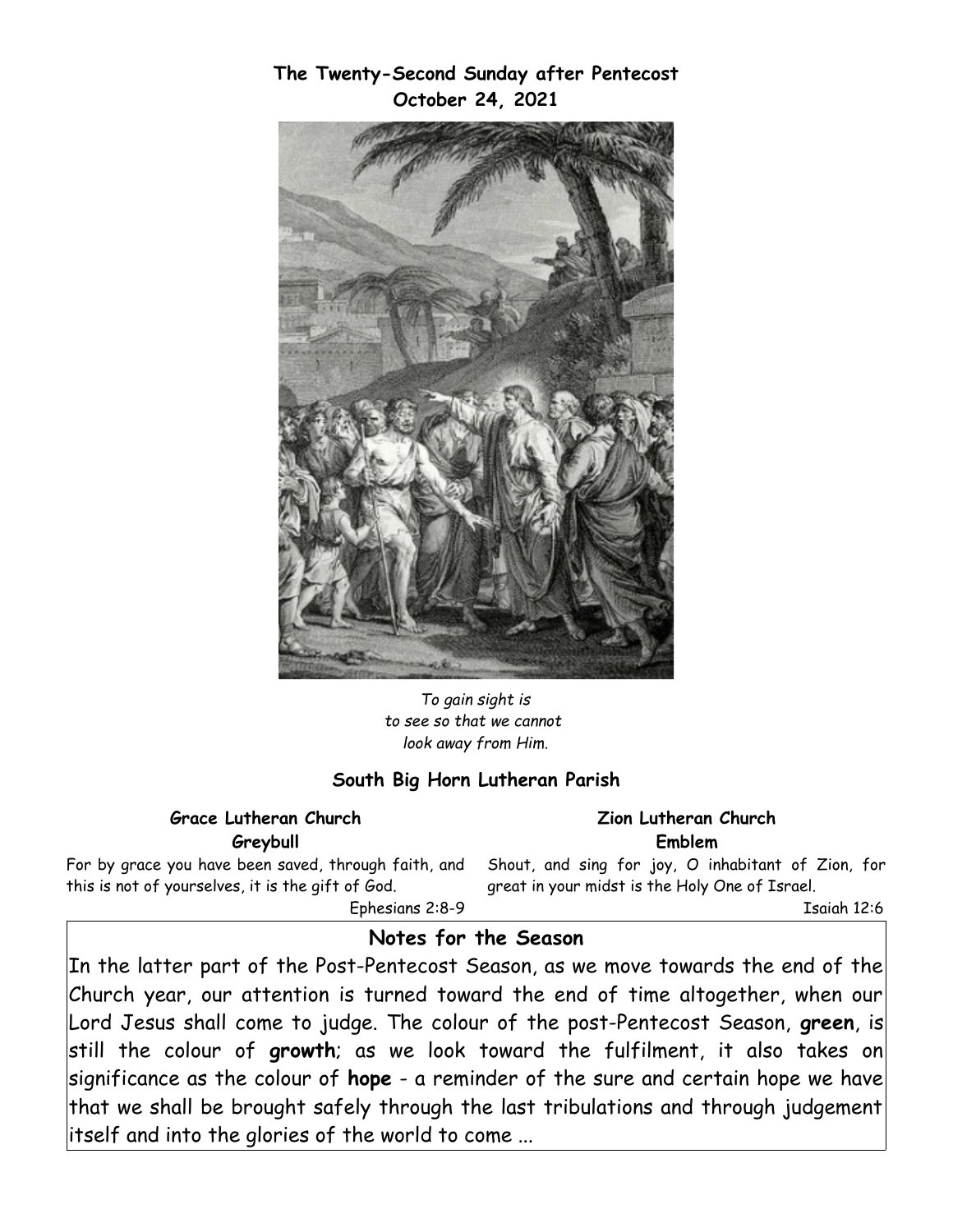# **Today:**

Order of Holy Communion, TLH p. 184, with the Apostles' Creed Hymns: 551 – 839 – 781:1-2 – 744/702/549 – 331:6

## **About Holy Communion**

In the Sacrament we are made one with the risen Christ, and with each other. According to Holy Scripture, oneness in faith and confession is a precondition for such unity. As such, only Christians who share our faith and confession, and who therefore belong to congregations in the fellowship of the Lutheran Church-Missouri Synod, will commune in our church. Visitors wishing to receive the sacrament please speak with Pastor prior to the service. We ask that our guests be respectful of our faith. **We sincerely welcome our visitors**; we assure you that we uphold this practice *also* out of concern for *your* spiritual welfare, and that our Pastor would love to study Scripture with you and help you embrace the full counsel of God, so that we can celebrate the Sacrament in a manner pleasing to God and beneficial for us all.

## **Just so we do not forget:**

*Thy will be done on earth as it is in Heaven. What does this mean?*

The good and gracious will of God is done even without our prayer, but we pray in this petition that it may be done among us also.

*How is God's will done?*

God's will is done when He breaks and hinders every evil plan and purpose of the devil, the world, and our sinful nature, which do not want us to hallow God's name or let His Kingdom come,

and when He strengthens and keeps us firm in His Word and faith until we die. This is His good and gracious will. *Of the Small Catechism*

**This is our faith** *– from the Confessions of our Church*

Faith brings the Holy Spirit and produces a new life in hearts. It must also produce spiritual movements in hearts. Therefore, when we have been justified by faith and born anew, we begin to fear and love God, to pray to Him, to expect aid from Him, to give thanks and praise Him, and to obey Him in times of suffering. We also begin to love our neighbors, because our hearts have spiritual and holy movements.

*Of the Apology of the Augsburg Confession*

**Free will offering at Grace** on Sunday, October 31, in favour of the Community Outreach Fund.

**New Member Reception at Grace next Sunday** after worship to welcome Douglas MacMartin into our family of faith.